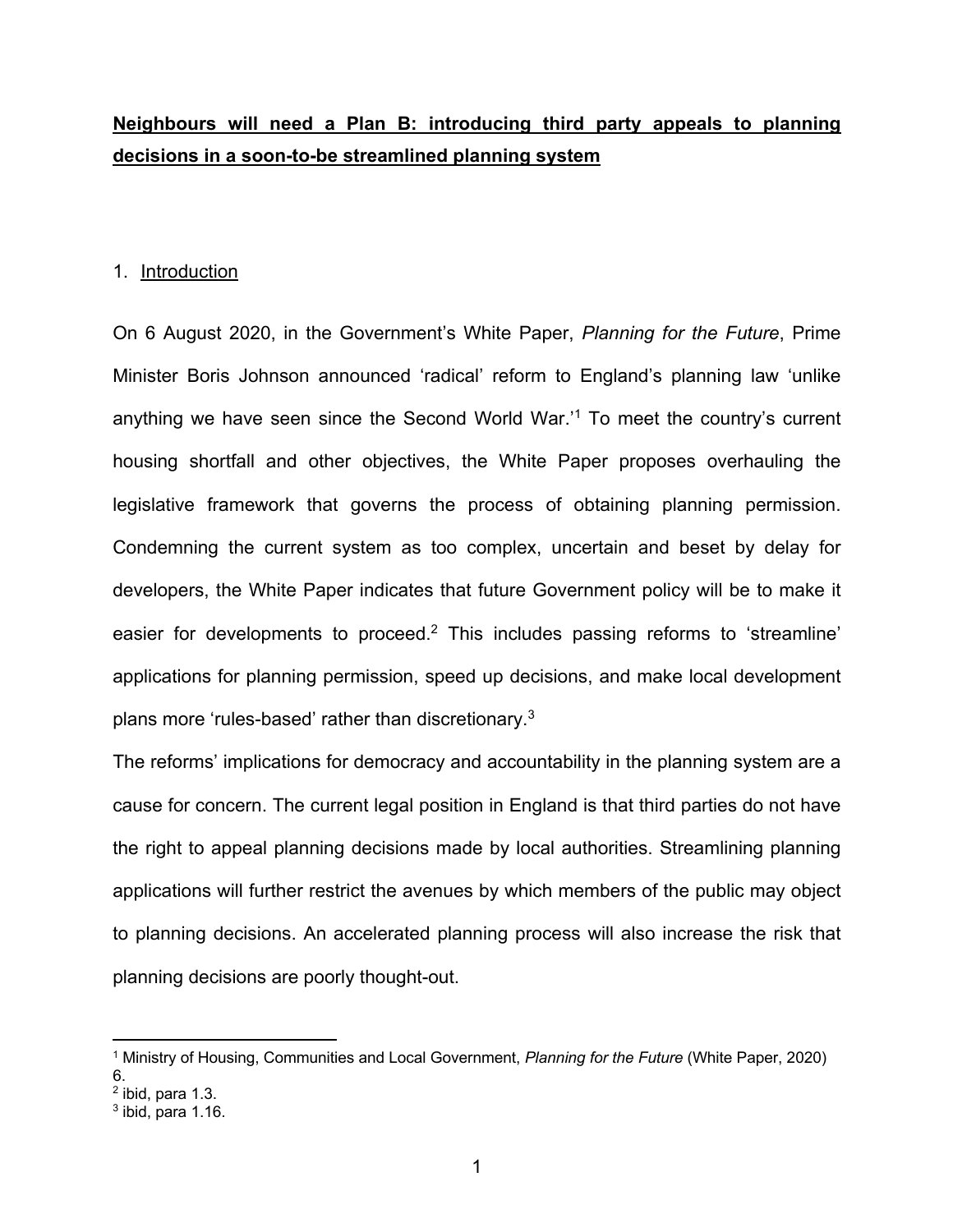In this essay, it is argued that the anticipated reforms will imperil the already fragile democracy in planning decisions. Citizens should have the right to object to planning decisions that affect them and that appear to have been made erroneously. Third party involvement in planning also provides necessary independent scrutiny of planning decisions, which will only become more urgent as decisions are accelerated. It is proposed that a two-tier system for a third party right of appeal would keep the planning system democratic and accountable without compromising the interests of developers and landowners.

### 2. The current law

At present, local authorities play an important role in the planning application process. They determine the types of planning developments that are permitted by drawing up a local plan of development for their area in accordance with the National Planning Policy Framework.<sup>4</sup> Local authorities also decide planning applications.<sup>5</sup> Prior to a decision, the local authority publicises applications by a site notice and in local newspapers,<sup>6</sup> marking the beginning of a formal consultation period. The consultation normally lasts for a minimum of 21 days, during which neighbours and other interested parties, like environmental groups, are invited to voice concerns.<sup>7</sup>

Local authorities can grant planning permission, reject the application or impose conditions as a prerequisite for permission. When making the decision, local authorities

<sup>4</sup> Ministry for Housing, Communities and Local Government, *National Planning Policy Framework* (Government of the United Kingdom, February 2019), para 2.

 $5$  Town and Country Planning Act 1990 (TCPA 1990), s 58(1)(b).

<sup>6</sup> Town and Country Planning (Development Management Procedure) (England) Order 2015 (DMPO 2015), art 15.

 $<sup>7</sup>$  ibid, art 18.</sup>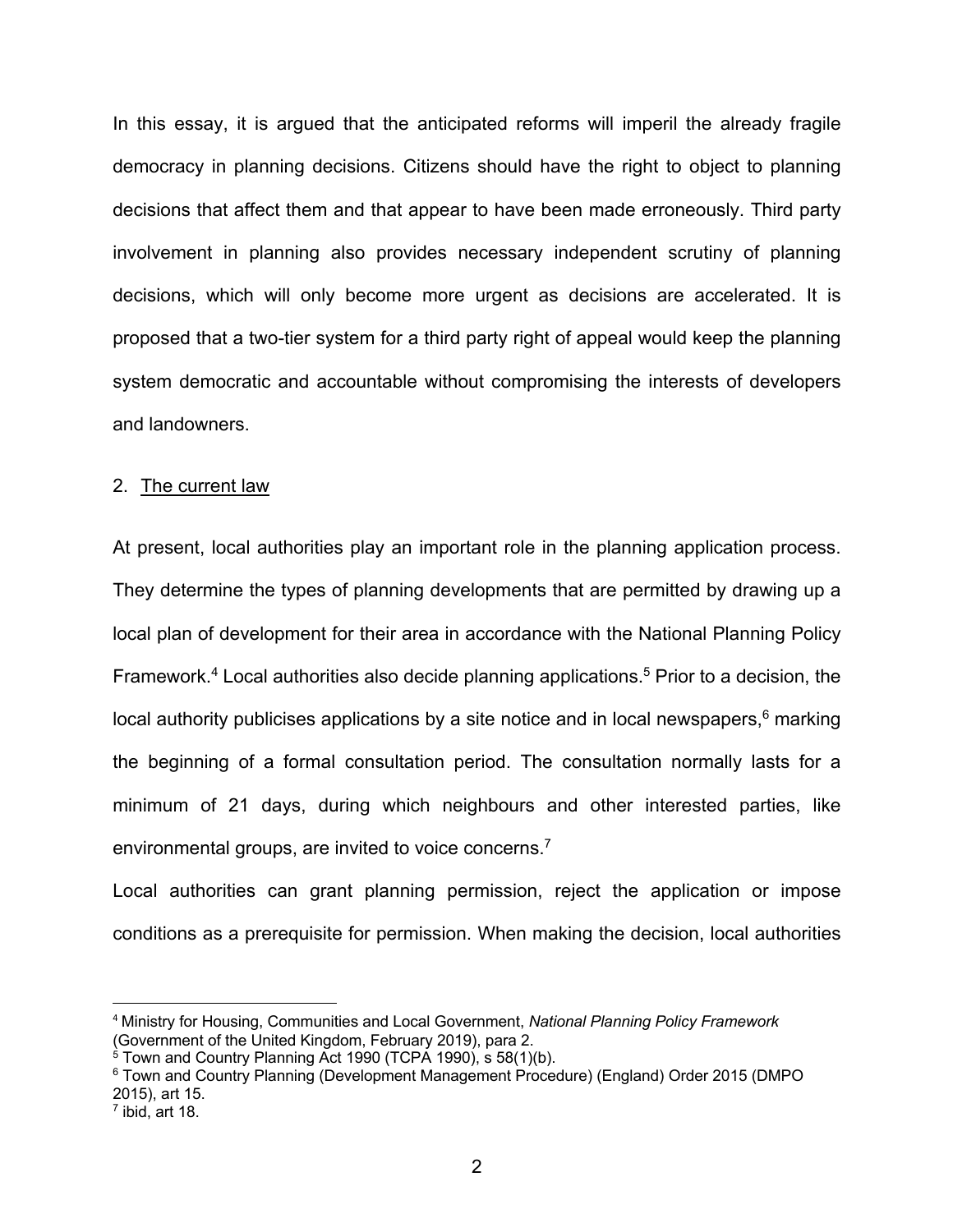must have regard to their local plan.<sup>8</sup> Proposed developments that conform to the plan must be granted permission unless there are material considerations that indicate otherwise.<sup>9</sup> Although material considerations are undefined by statute, the courts have previously ruled that they can include loss of visual amenity,<sup>10</sup> the noise and disturbance generated by the development,<sup>11</sup> and the resulting loss of ecological habitats.<sup>12</sup> The National Planning Policy Framework advises that purely private rights, like the right to light, are not material considerations.<sup>13</sup> In any case, the weight afforded to a material consideration is decided by the local authority.<sup>14</sup> So, although local authorities must be guided by the law, ultimately they will exercise their own judgment and the decision will be led by policy.

In this system, the consultation period helps to uphold a degree of democracy by allowing residents and neighbours to voice their objections and engage in a discussion about the development with the local authority. But inevitably some legitimate third party concerns fall through the cracks. For example, objections may not be fully understood or given appropriate weight. Meanwhile, applicants for planning permission enjoy a statutory right of appeal if their application is denied.<sup>15</sup> These appeals are made to the Secretary of

<sup>8</sup> TCPA 1990, s 70(2).

<sup>9</sup> Planning and Compulsory Purchase Act 2004 (PCPA 2004), s 38(6).

<sup>10</sup> *Worcester City Council v Worcester Consolidated Municipal Charity* (1994) 9 PAD 723.

<sup>11</sup> *East Devon District Council v Roberts* (1994) 9 PAD 260.

<sup>12</sup> *St Vincent Housing Association v Secretary of State for Communities and Local Government* [2012] JPL 845.

<sup>13</sup> 'Use of Planning Conditions,' *Planning Practice Guidance* (Government of the United Kingdom, 6 March 2014) para 008 < https://www.gov.uk/guidance/use-of-planning-conditions> accessed 22 September 2020.

<sup>14</sup> *Bolton BC v Secretary of State for the Environment* [1991] JPL 241; *Fairclough Homes Ltd and Rayford Properties v Secretary of State for the Environment* [1992] JPL 243; *Wansdyke BC v Secretary of State for the Environment* [1993] 1 PLR 15.

<sup>15</sup> TCPA 1990, s 78.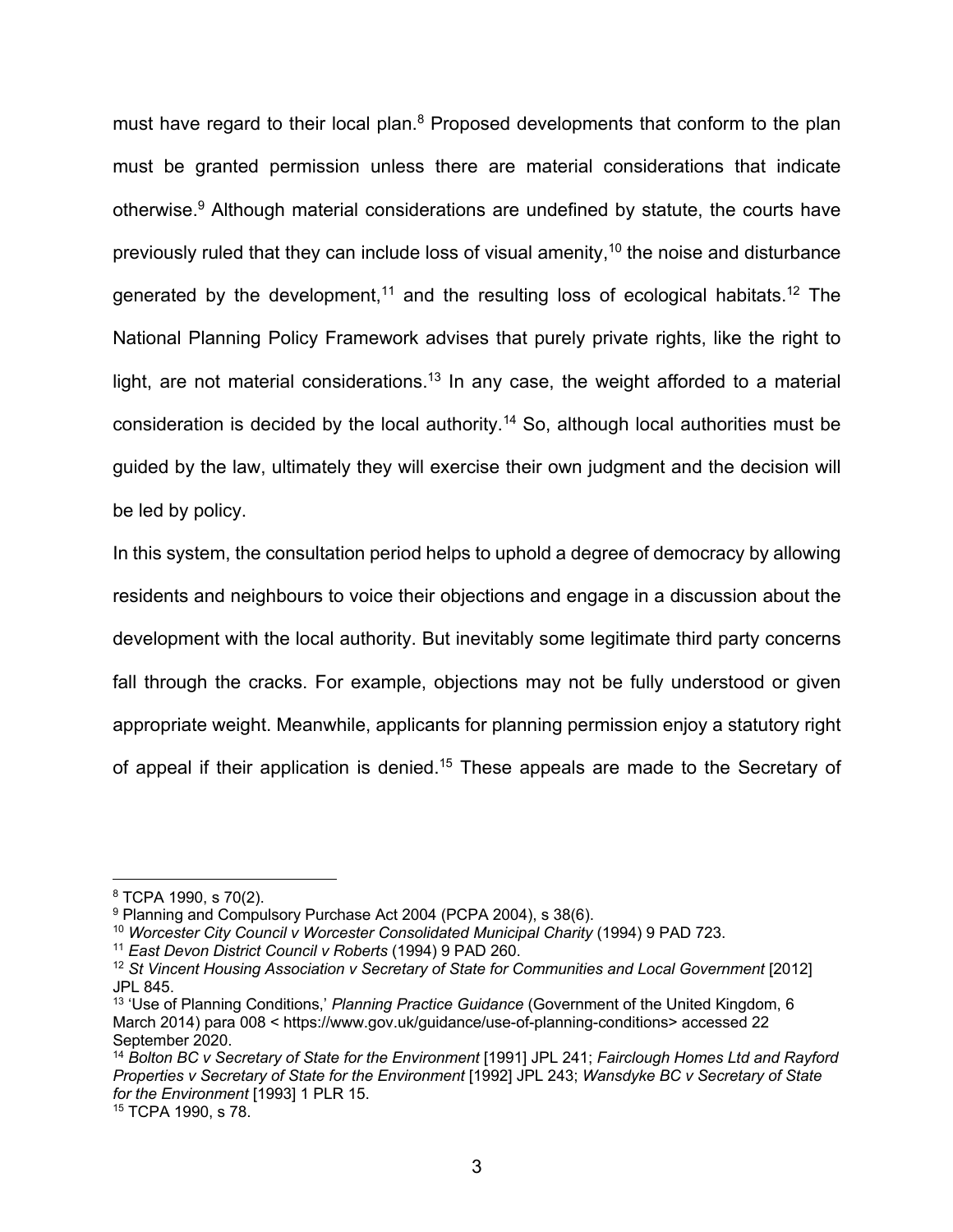State, but most are heard by the Planning Inspectorate, a government agency, by way of private hearings or written representations.16

If third parties are aggrieved by the local authority's decision, their only recourse is to the High Court for judicial review of the decision.<sup>17</sup> There are two drawbacks to this route. First, the court fee, the need for legal representation, and the awarding of costs to the winner make judicial review highly expensive. Second, judicial review allows only for very narrow grounds of appeal: the local authority's decision must be unlawful or irrational. The merits of the planning application, however controversial, are not subject to review unless the local authority's decision meets the high threshold of being Wednesbury unreasonable. 18

Although imperfect, the current system has successfully resisted past campaigns for reform. <sup>19</sup> Compelling arguments against introducing third party appeals cited the prospect of delay for investments in major developments that had already undergone careful scrutiny by the local authority.<sup>20</sup> It was also argued that the consultation period already provided adequate opportunities for third parties to object to developments.<sup>21</sup> However, it is difficult to see how these arguments can be sustained in light of the incoming reforms.

<sup>16</sup> TCPA 1990, sch 6 para 1(1).

<sup>17</sup> TCPA 1990, s 288 (1).

<sup>&</sup>lt;sup>18</sup> Associated Provincial Picture House Ltd v Wednesbury Corporation (1948) 1 KB 223.

 $19$  For example, the Council for the Protection of Rural England led a campaign for third party appeals in 2001 (for more information see *Third Party Rights of Appeal in Planning* <https://www.cpre.org.uk/wpcontent/uploads/2019/11/third\_party\_rights.pdf> accessed 27 September 2020); see also the Green Paper *Open Source Planning* (2010) in which the Conversative Party itself suggested introducing third party appeals.

<sup>20</sup> Department for Transport, Local Government and the Regions, *Planning: Delivering a Fundamental* 

*Change* (Green Paper, 2001) 54-55.<br><sup>21</sup> Delivering a Fundamental Change (n 40) 54-55; see also Martin Edwards and John Edwards, 'A Theory that Could Cause Chaos' [2010] 1011 EG 118; and David Brock, 'Third Party Rights of Appeal' [2011] 1 JPL 5, 8-9.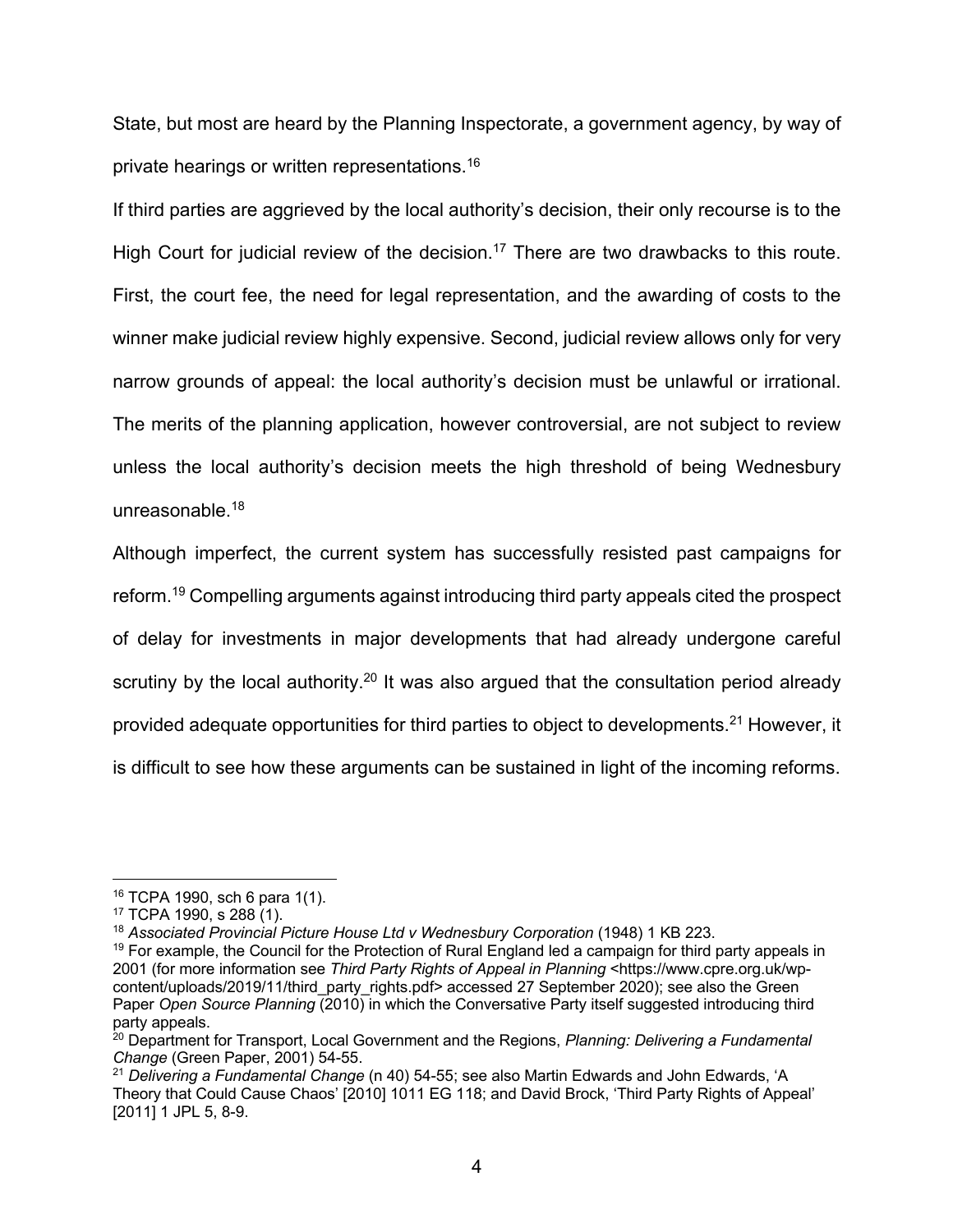#### 3. The White Paper

Three of the changes proposed by the White Paper carry particularly significant implications for civic participation.

First, planning decisions will become more centralised and rules-based. The White Paper seeks to diminish the discretion currently afforded to local authorities and instead impose a top-down approach, with area and site-specific requirements set centrally.<sup>22</sup> Local authorities will remain responsible for drafting local plans, but these scaled-back plans will contain a core set of standards for developments, rather than a long list of varying policies. In addition, an annual housing target would be distributed by central government using an algorithm to assess housing need. $23$ 

Second, local plans will be simplified using a zoning method. Local authorities will be required, while making the plan, to assign three different categories to land in their area: *growth* areas, suitable for substantial development; *renewal* areas, suitable for some development; and *protected* areas, which will include green belt areas, conservation areas, local wildlife sites and areas of significant flood risk.<sup>24</sup> In growth areas, proposed development outlines will get automatic approval, provided that they meet the design requirements of the local plan.<sup>25</sup> Therefore, applicants can be assured that their development is acceptable in principle, and can later obtain approval for the full details or 'reserved matters.'26 In renewal areas, there will be a statutory presumption in favour of

<sup>22</sup> *Planning for the Future* (n 1), paras 2.13.

<sup>23</sup> See Ministry of Housing, Communities and Local Government*, Changes to the current planning system* (Government of the United Kingdom, August 2020), 11-16 for the Government's proposed approach to the methodology for assessing local housing need.

<sup>24</sup> *Planning for the Future* (n 1), para 2.8.

 $25$  ibid, para 2.35.

 $26$  ibid, para 2.32.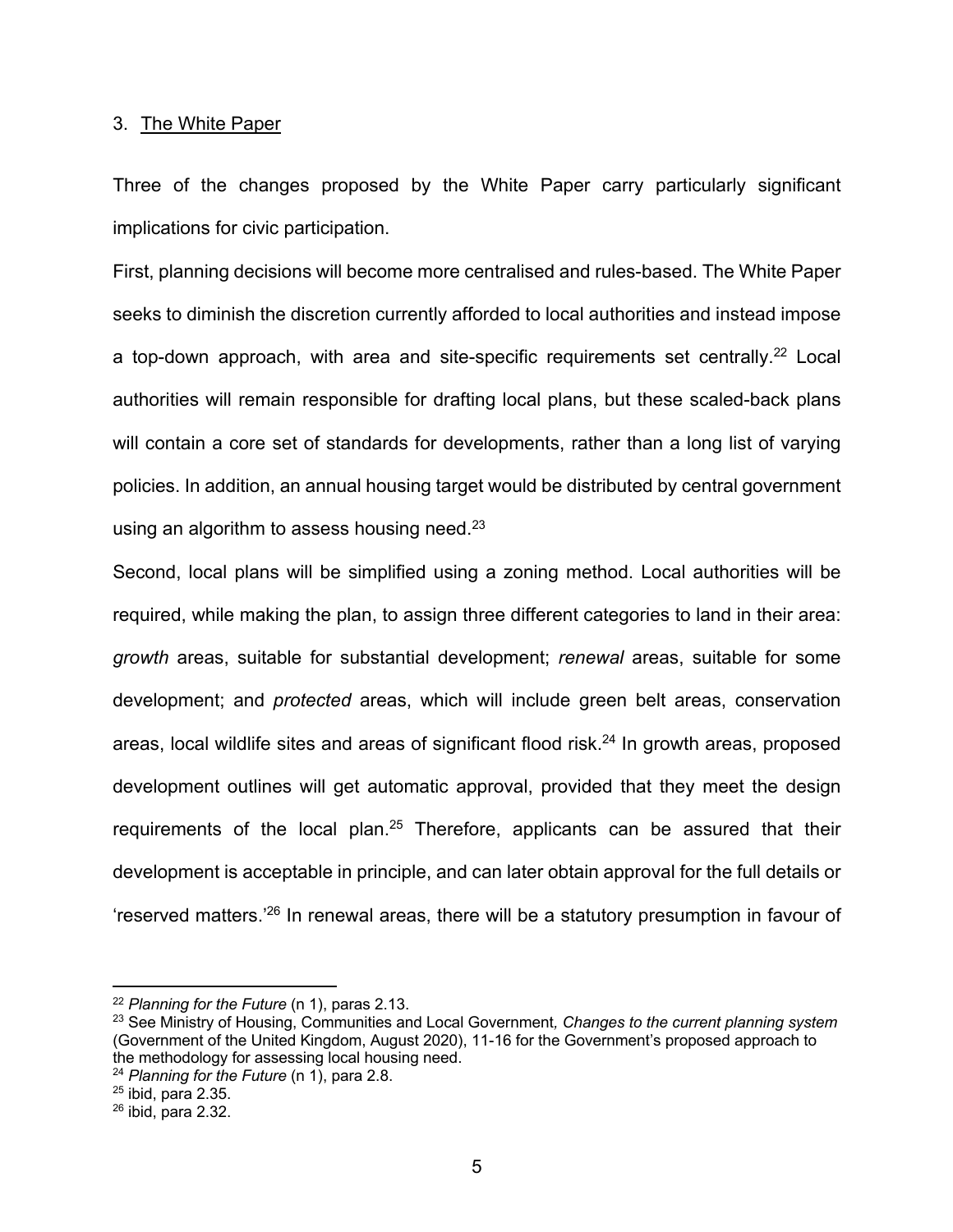development, ensuring that the application process is faster than normal.<sup>27</sup> In protected areas, developments will be subject to the same planning application process that is currently used.<sup>28</sup>

Third, there is an emphasis on speeding up decisions. The White Paper proposes increasing community involvement at the plan-making stage, with residents helping to set standards for local design codes.<sup>29</sup> Meanwhile, the consultation period that normally follows applications for specific developments will be 'streamlined.'30 The White Paper is vague on the details, but this could mean a shortened duration for the consultation period or a replacement with something more efficient. There is also a planned digitalisation of the planning process, allowing communities to learn about a planning application on their smartphone or laptop rather than from a lamppost sign.<sup>31</sup>

Although the reforms are still at the consultation stage, the Government has, in fact, already implemented changes that adhere to the White Paper's spirit. On 1 September 2020, an amendment to the Town and Country Planning Act 1990 came into force, which allows some businesses to change the use of their buildings and land without needing to apply for planning permission. $32$  Moroever, the planning system has been undergoing forms of deregulation for the past decade. Permitted development was expanded in 2013,<sup>33</sup> and 'Permission in Principle,' a precursor to the White Paper's automatic outline

 $27$  ibid, para 2.33.

 $28$  ibid, para 2.35.

<sup>29</sup> ibid, paras 1.16, 1.23.

 $30$  ibid, para 1.16.

<sup>31</sup> ibid, paras 1.22, 2.38.

<sup>&</sup>lt;sup>32</sup> Town and Country Planning (Use Classes) (Amendment) (England) Regulations 2020.

<sup>&</sup>lt;sup>33</sup> Town and Country Planning (General Permitted Development) (Amendment) (England) Order 2013.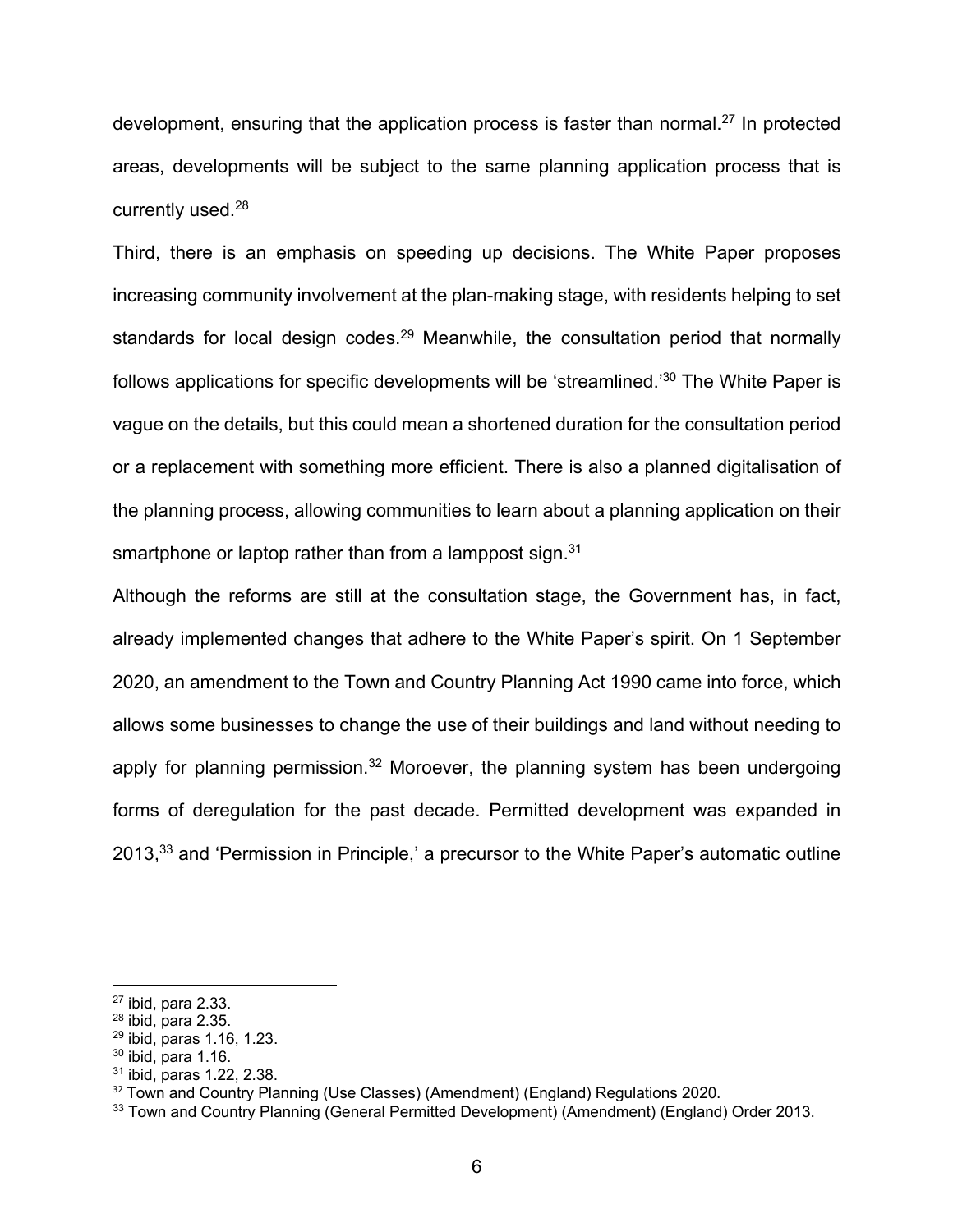permission for growth areas, was introduced in 2017.<sup>34</sup> The White Paper could, therefore, be seen as a rapid acceleration of a direction that the planning system has been heading in for some time. There is little room to doubt that these reforms will be reflected, in some shape or form, in the planning system by the end of 2024, the White Paper's timescale for implementation.

# 4. Case for reform

Planning decisions are not made in isolation. They profoundly affect communities. A number of academic studies show that environment and design of places have a significant impact on residents' physical and mental wellbeing. A 2018 study found that living in a more deprived area correlated highly with having a lower life expectancy, whilst living in a more affluent area increased chance of longevity.<sup>35</sup> A group of planning academics observed that effective planning could reduce this disparity by 'producing better quality housing, encouraging high quality job creation, and by destroying barriers to an active and healthy lifestyle.<sup>'36</sup> Conversely, poor planning decisions will create damaging societal ripple effects. It is therefore only fair that we have a democratic procedure for planning decisions, one in which citizens may influence the design of their surrounding environments.

<sup>34</sup> Town and Country Planning (Permission in Principle) (Amendment) Order 2017; 'Permission in Principle,' *Planning Practice Guidance* (Government of the United Kingdom, 28 July 2017) <https://www.gov.uk/guidance/permission-in-principle> accessed 22 September 2020.

<sup>&</sup>lt;sup>35</sup> James Bennett and others, 'Contributions of diseases and injuries to widening life expectancy inequalities in England from 2001 to 2016: a population-based analysis of vital registration data' *The Lancet* (Volume 3 Issue 12, 22 November 2018)

<sup>&</sup>lt;https://www.thelancet.com/journals/lanpub/article/PIIS2468-2667(18)30214-7/fulltext> accessed 19 September 2020.

<sup>36</sup> Malcom Tait, Kiera Chapman and Andy Inch, 'Is the planning system broken?' *The wrong answers to the wrong questions: countering the misconceptions driving the Government's planning reform agenda* (August 2020) 56-63, 61.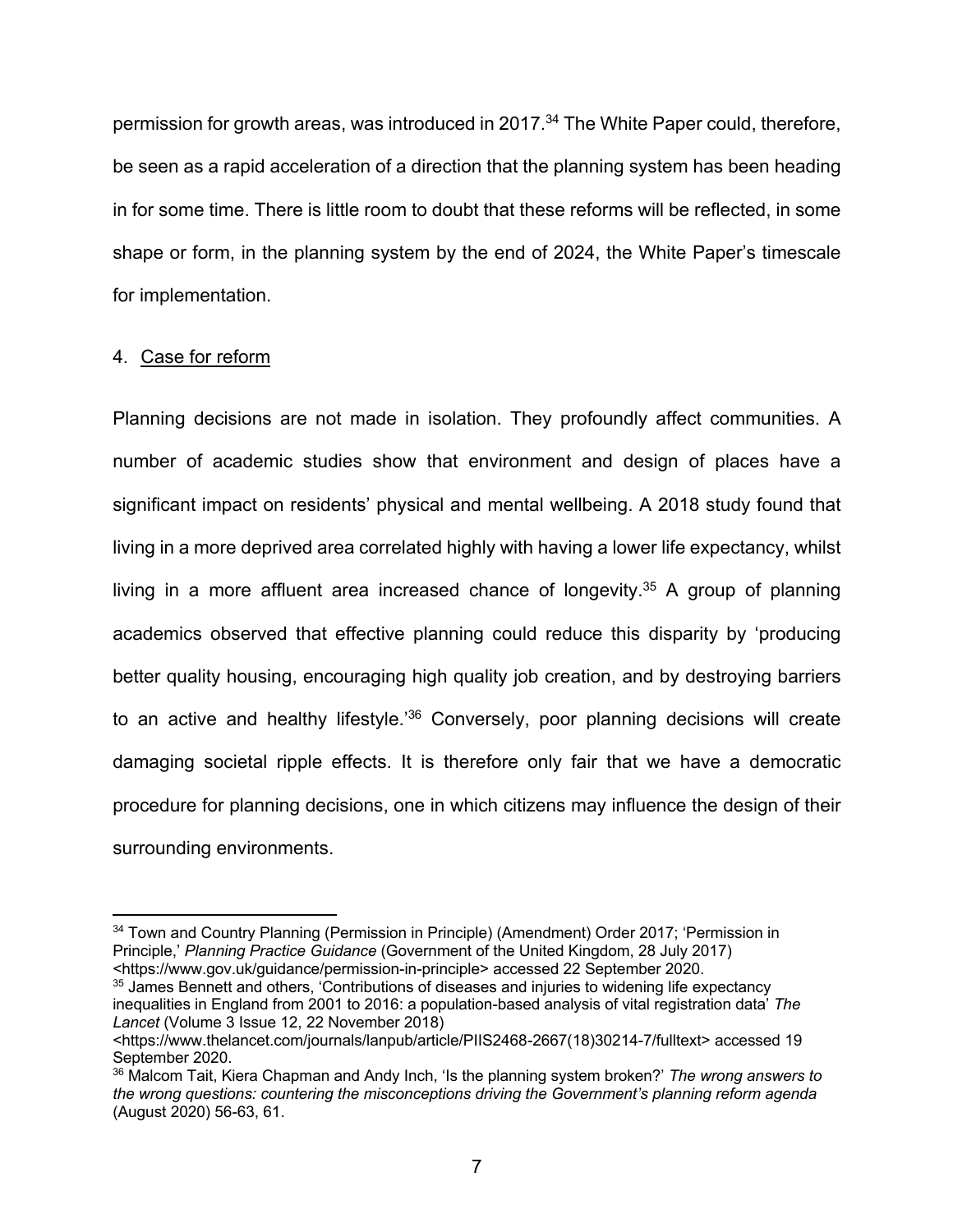Citizens' needs will certainly not be met by the incoming reforms. Earlier public engagement in the planning process, while laudable, is no substitute for opportunities for third parties to object to individual planning applications. Planning academics have pointed out that 'experience shows it is only when a proposal is actively being discussed, rather than at the plan-making stage, that most people are motivated to engage.<sup>37</sup> Moreover, a *Guardian* article highlighted that those wishing to object to new developments will find that they should have 'been there to feed into the discussion several years before it was even proposed,' already the case in jurisdictions where a similar zoning method is used, like Germany and the USA.<sup>38</sup> The digitisation of planning could also exclude members of the public who lack digital access from decisions. This could be as much as 16% of the population who, according to the UK Consumer Digital Index 2020, remain unable to use the internet by themselves.<sup>39</sup> Given that opportunities for third parties to challenge individual projects will be reduced, a statutory entitlement to appeal would, in lieu, provide appropriate protection of citizens' rights to participate in decisions that affect them.

Community involvement on a case-by-case basis also ensures that there is accountability in planning. A third party right of appeal would check planning decisions of dubious merit or process. There is a net public interest in maintaining high standards of development and infrastructure, and in making sure that affordable homes are also high-quality. The tragedy of the Grenfell Tower fire in 2017 only serves to show how perilous the

<sup>37</sup> 'Executive summary,' *The wrong answers to the wrong questions: countering the misconceptions driving the Government's planning reform agenda* (August 2020), 6.

<sup>&</sup>lt;sup>38</sup> Oliver Wainwright, 'Race to the bottom: reform to planning system in England could be catastrophic' *The Guardian* (6 August 2020) < https://www.theguardian.com/artanddesign/2020/aug/06/race-to-thebottom-reform-to-planning-system-in-england-could-be-catastrophic> accessed 19 September 2020. <sup>39</sup> 'Lloyds Bank UK Consumer Digital Index 2020' (21 May 2020), 7.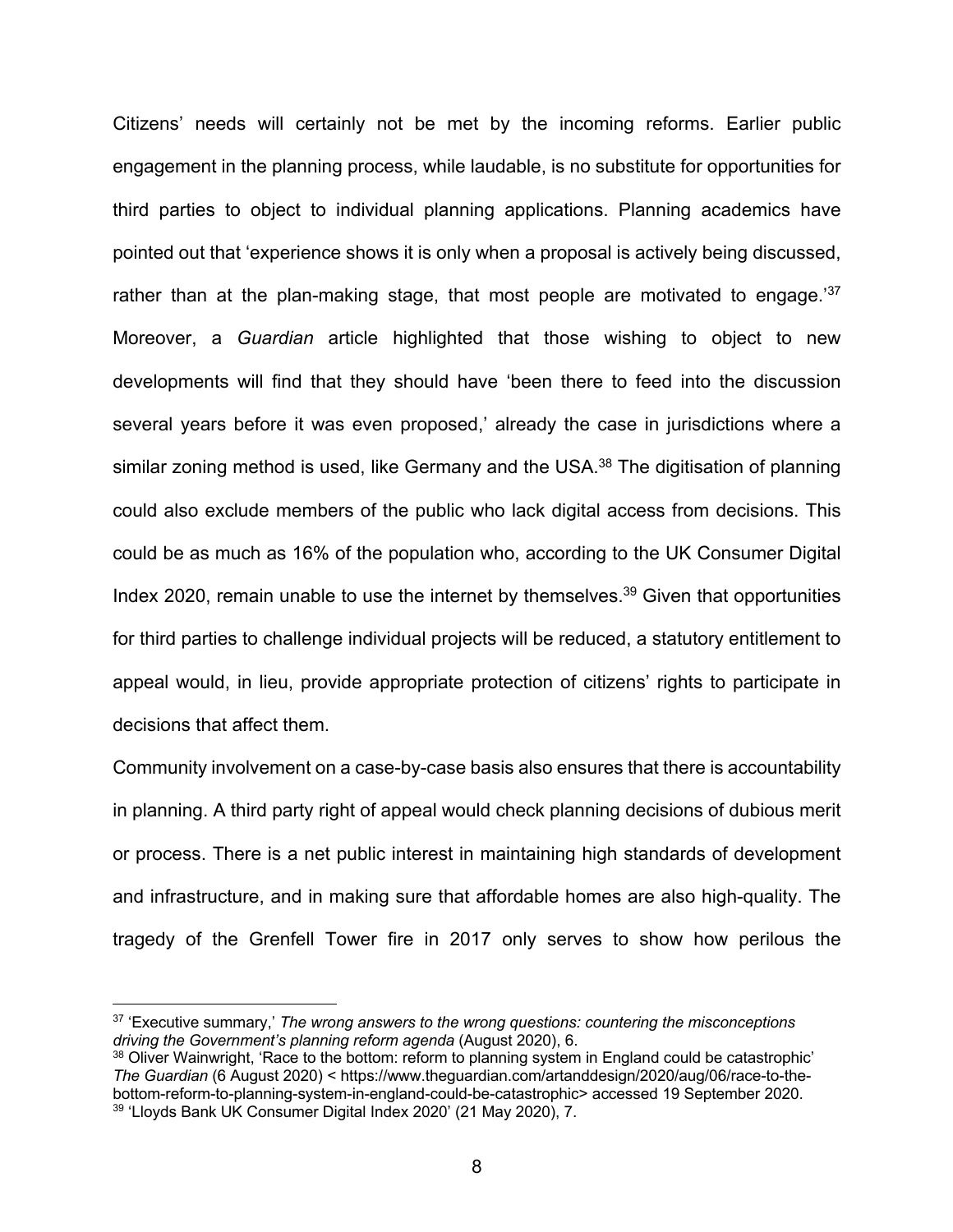consequences of poor planning decisions can be. When consulted on the application to refurbish the tower in 2014, Grenfell residents said that they wanted fire-resistant zinc cladding to be installed on the building. $40$  Their wishes were overlooked by the local authority in favour of the developer's proposal of using cheaper combustible aluminium cladding, a decision that was ultimately responsible for helping the fire to spread.41 While third party appeals will delay developments and increase uncertainty for developers, arguably an extra level of scrutiny is justified in more controversial planning decisions where getting it wrong results in generations pf residents being adversely affected by the decision. Moreover, it could be beneficial for the developers by helping them avoid crippling liability for developments that ultimately backfire.

Additional safeguards will only become more important with the advent of an inflexible rules-based system in which local authority discretion is curtailed. Samuel Ruiz-Tagle has noted that 'a system of fixed rules which stifles intelligence in planning administration' will not satisfactorily resolve planning problems which 'involve disagreement over incommensurable values and interests.<sup>'42</sup> Given the complexity of planning, poorlythought out decisions will lead to ill-conceived results. The proposed algorithm for assessing housing need also risks imposing rigid housing targets on areas that are opposed to substantial development. In August 2020, the use of an algorithm to process students' A-level results led to an unfair distribution of higher grades at independent

<sup>40</sup> Peter Apps, 'Grenfell Tower Inquiry phase two preview: the decision to install the cladding' *Inside Housing (22 January 2020) <https://www.insidehousing.co.uk/insight/insight/grenfell-tower-inquiry-phase*two-preview-the-decision-to-install-the-cladding-64724> accessed 20 September 2020.  $41$  ibid.

<sup>42</sup> Samuel Ruiz-Tagle, 'White Paper Planning for the Future: understanding the importance of judgment in public administration' *UK Constitutional Law Association Blog* (9 September 2020)

<sup>&</sup>lt;https://ukconstitutionallaw.org/2020/09/09/samuel-ruiz-tagle-white-paper-planning-for-the-futureunderstanding-the-importance-of-judgement-in-public-administration/> accessed 19 September 2020.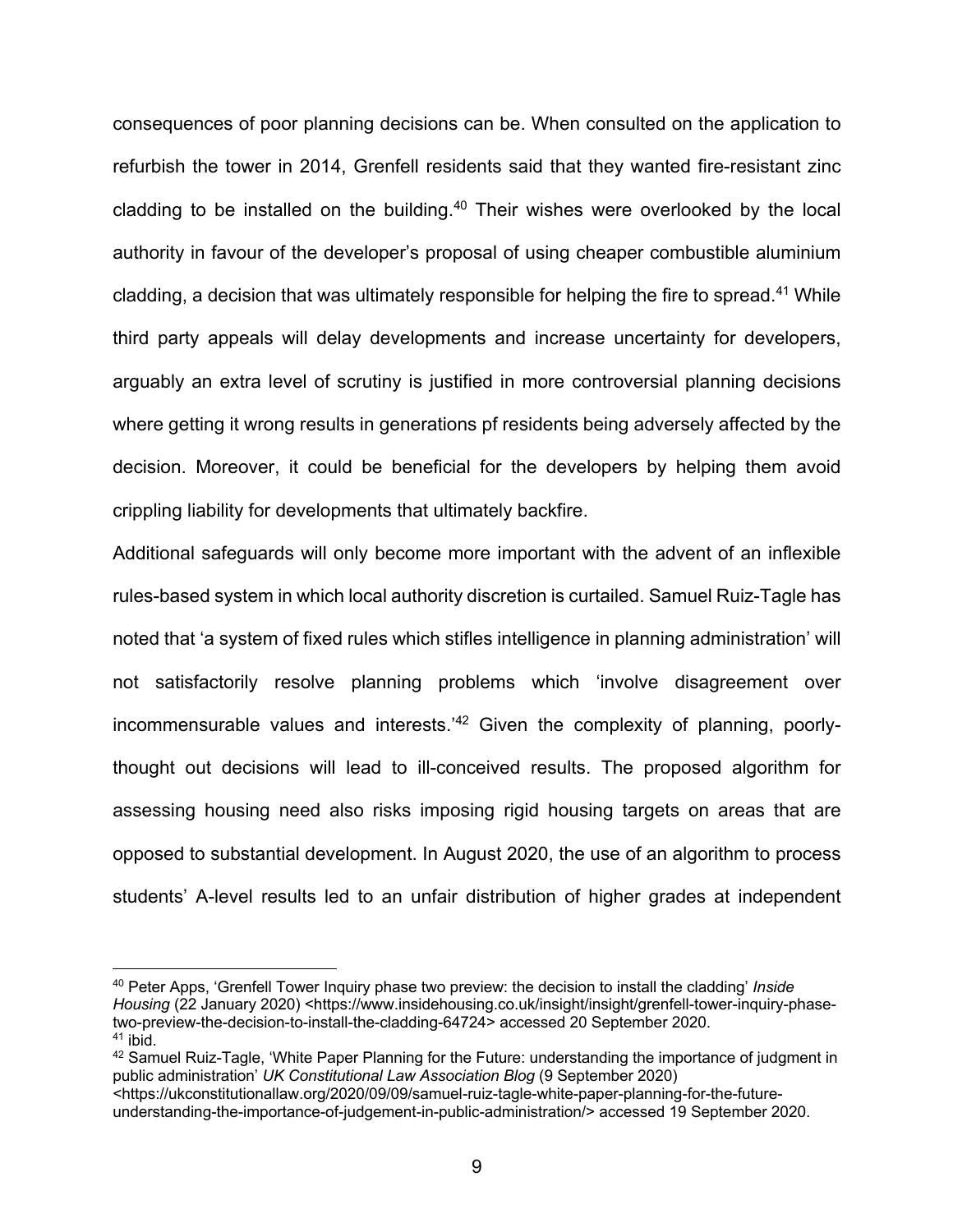schools and in affluent areas.<sup>43</sup> In addition to possibly being in breach of the Data Protection Act 2018, this demonstrated that mathematical models should not be relied upon to make important decisions.<sup>44</sup> Therefore, the White Paper's proposed centralisation of planning decisions only increases the necessity of scrutinising decisions via a third party right of appeal.

# 5. Proposal

It is proposed that a two-tier appeals system for third parties should be introduced in conjunction with the Government's zoning system. This system would provide for a broad third party right of appeal against planning decisions in protected areas. There would also be a more limited third party right of appeal against decisions in areas demarcated for growth and renewal. The following provisions could be inserted within section 78 TCPA 1990:

- *(1A) If any person is aggrieved by any planning decision and wishes to appeal that decision on the grounds of its merits, they may by notice appeal to the Secretary of State provided that –*
	- *(a) where the decision relates to a growth or renewal area, the Secretary of State is satisfied that the decision relates to a development that significantly departs from the local plan; or*

<sup>43</sup> Jonathan Ames, 'A-level results: Grades by algorithm face legal test' *The Times* (17 August 2020) < https://www.thetimes.co.uk/article/a-level-results-grades-by-algorithm-face-legal-test-2q5rkf5xx> accessed 30 September 2020.

<sup>44</sup> ibid; see also Data Protection Act 2018, ss 49-50, 96-97 which provides that individuals may not be subject to a decision based solely on automated processing if that decision has a legal effect on them, unless the decision is required or authorised by law.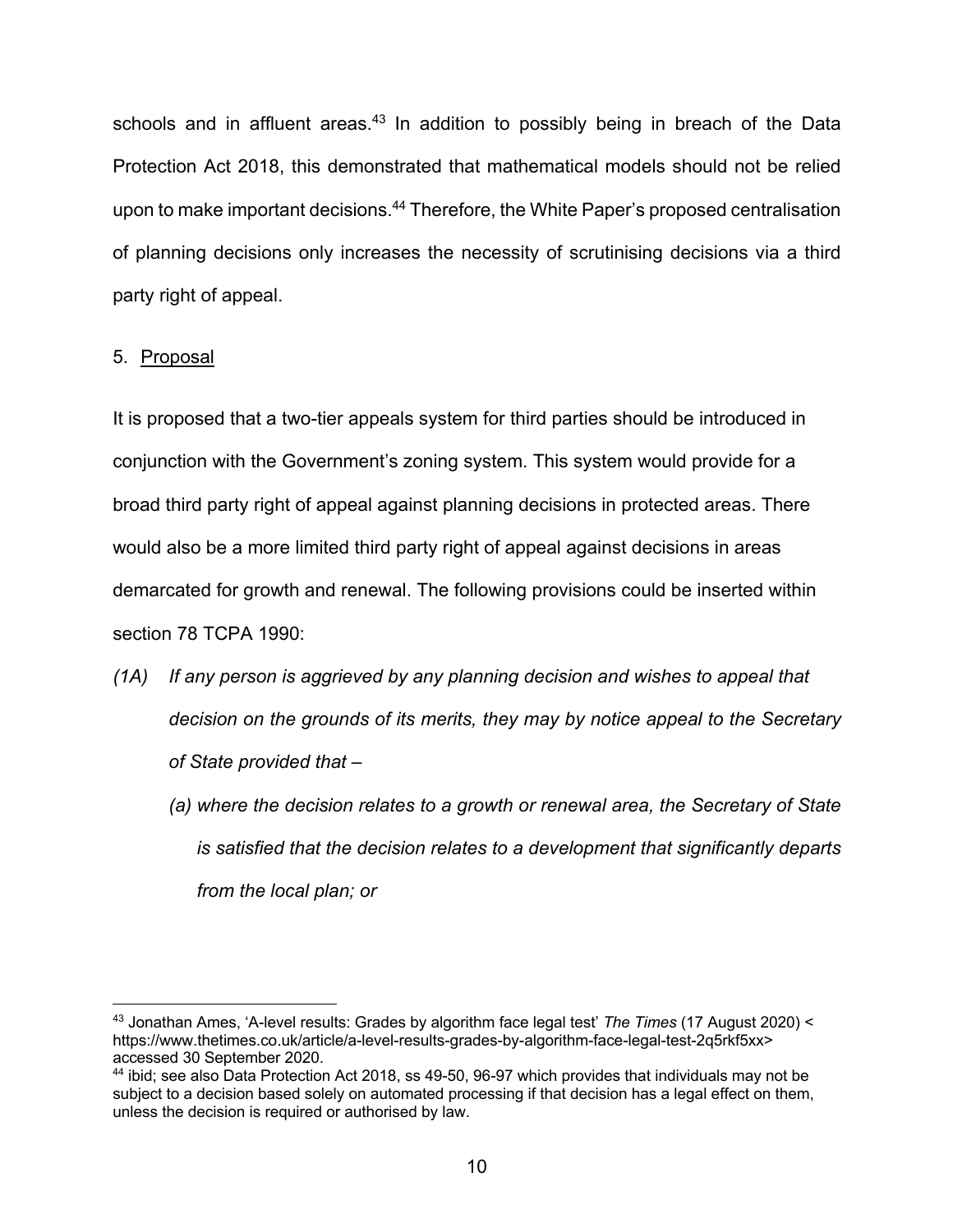- *(b) where the decision relates to a protected area, the Secretary of State is satisfied that –*
	- *(i) the appellant has previously lodged an objection to the original planning application; or*
	- *(ii) the appellant is otherwise sufficiently connected to the planning decision.*
- *(1B) Notices of appeal under subsection (1A) must be served within 6 weeks of the date of the decision giving rise to the appeal.*
- *(1C) Appeals under subsection (1A) will be determined by the Secretary of State in compliance with the procedure specified under section 79, unless –*
	- *(a) the appellant does not meet the relevant requirements under subsections (1A)(a) and (b), in which case the appeal may be struck out; or*
	- *(b) the appeal is considered frivolous or vexatious, in which case the Secretary of State may order the applicant to pay all or any part of the costs.*

#### 6. Rationale

There is a need for the appeals system to appropriately balance the many competing interests that exist in planning. One of the White Paper's key goals is to make the process faster and more certain for developers, especially in the growth and renewal areas. Too broad a right of appeal would, inevitably, cause widespread delay, therefore undermining the Government's policy objective. A balanced approach is needed in order to make third party rights of appeal a tenable solution.

It is therefore proposed that third parties should only be entitled to appeal in certain circumstances. Many previous proponents of a third party right of appeal in English law

11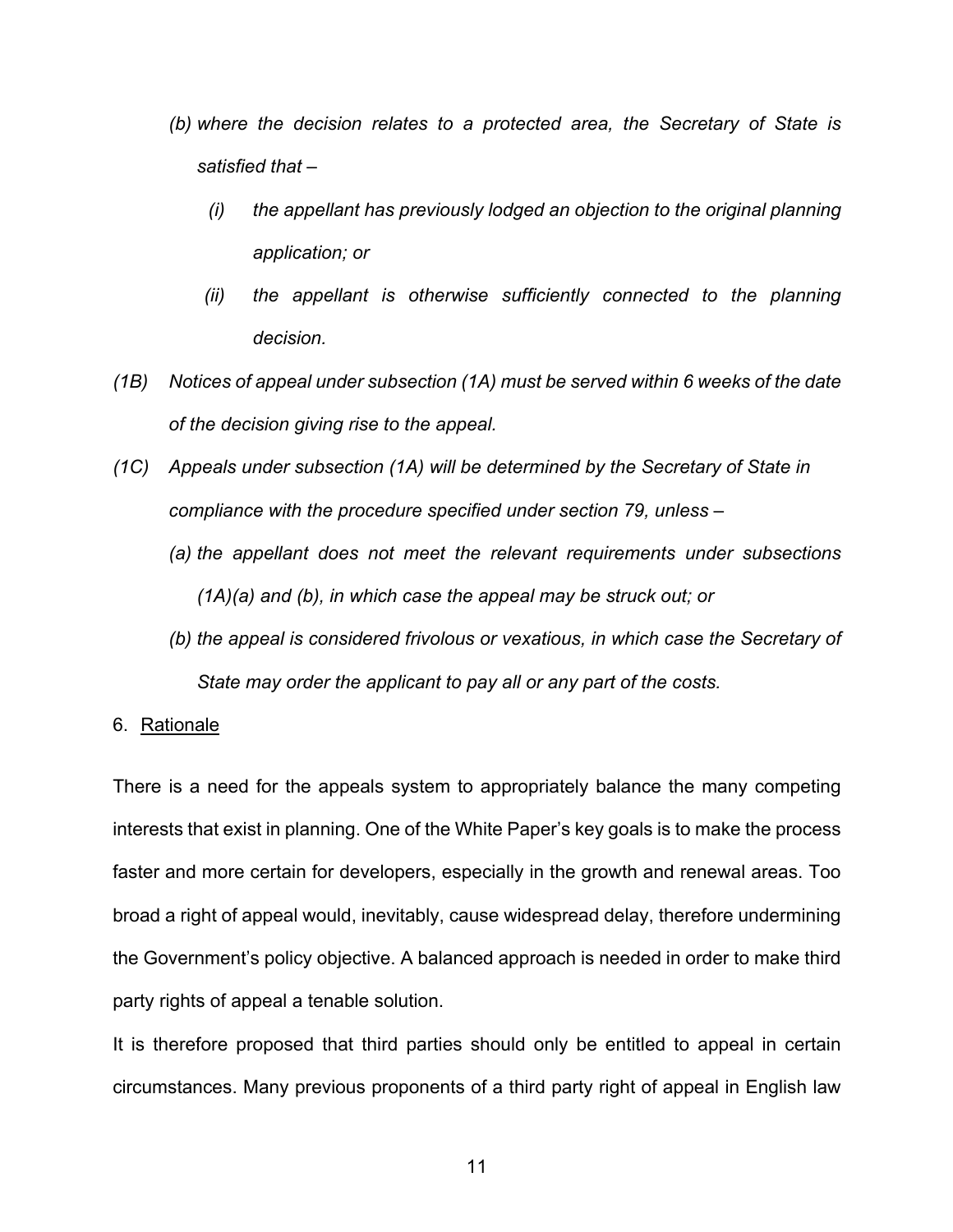have conceded that a filter is necessary to sift out vexatious and frivolous claims,<sup>45</sup> and most foreign jurisdictions that provide for the right impose qualifications on it. In Ireland and New Zealand, only parties that have already lodged an objection to the planning application in question are eligible to appeal.<sup>46</sup> In Ireland, there is an exception to this rule for parties who were entitled to notification about a planning application but did not receive it.<sup>47</sup> This essay proposes, for protected areas, two alternative criteria in order to limit the scope of applicants who can appeal: those who have already formally objected to a proposed development, and those who can demonstrate a connection to the planning decision. The latter criterion is intended to catch the types of applicants who were not aware of the planning application or who were unable to make submissions at consultation, for example due to their lack of digital access.

In growth and renewal areas, third parties may only appeal a decision if the development significantly departs from the local plan. As the Government intends for there to be greater community involvement in creating the plan, it follows that communities should be able to interject when developments that depart from this plan are approved.

The burden will be on third parties to show that they meet the criteria, which they must demonstrate in their notice of appeal documents. The Planning Inspectorate may strike out appeals where the criteria are not demonstrably met. While this confers considerable discretionary power upon the Planning Inspectorate, it is argued that this is necessary in

<sup>45</sup> *Third Party Rights of Appeal in Planning* (n 19), 28; *Open Source Planning* (n 19), 7; David Hart QC, 'Why can't objectors appeal a planning consent or environmental permit?' *UK Human Rights Blog* (6 June 2011) < https://ukhumanrightsblog.com/2011/06/06/why-cant-objectors-appeal-a-planning-consent-orenvironmental-permit/> accessed 21 September 2020.

 $46$  Planning and Development Act 2000, s 37(1)(a) (IR); Resource Management Act 1991, s 120(1)(b) (NZ).

 $47$  Planning and Development Act 2000, s37(4)(a) (IR).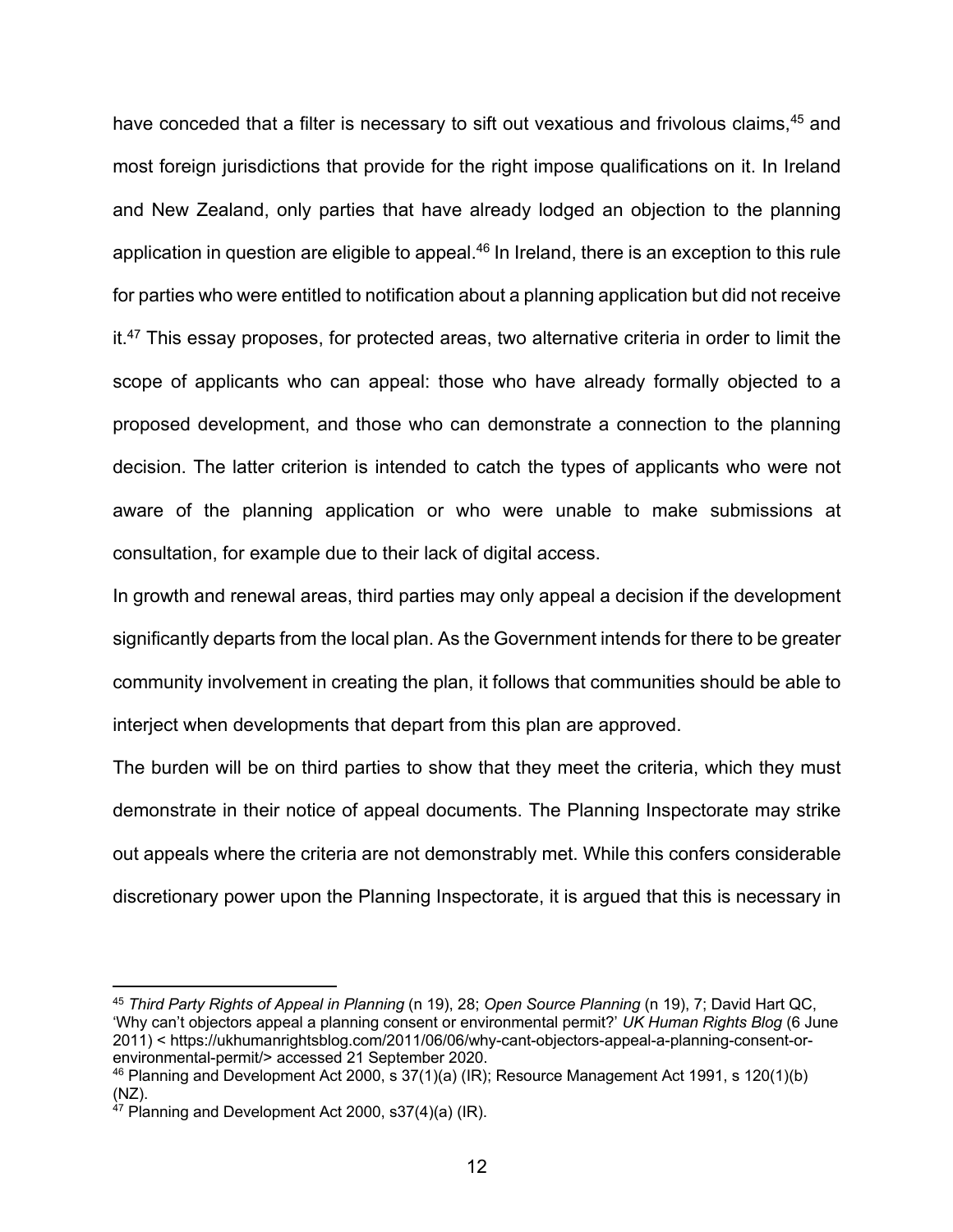order to guarantee the appeals system's effectiveness and consequently its chances of passing into legislation.

A strict time limit of 6 weeks for filing appeals is proposed as this will encourage appeals from serious third parties with legitimate cases. In addition, although not normal to award costs in planning appeals, it is proposed that the Planning Inspectorate should be empowered to award costs to the developer if the appeal is judged to be frivolous or vexatious. In Queensland, Australia, the courts have the power to award costs in these circumstances. <sup>48</sup> The mere threat of awarded costs could be an effective deterrent to frivolous and vexatious appeals. However, it is not thought that any fee should be imposed on third parties wishing to appeal because this could be a financial barrier to legitimate appeals and, for this reason, also risks violating the requirements of the Aarhus Convention of which the UK is a signatory.49

Although previous calls for reform have suggested giving third parties an identical right of appeal to the applicant's right of appeal, this essay does not consider that to be appropriate. In addition to being impractical for the reasons already discussed, the purpose of providing a right of appeal to third parties differs from the purpose of granting the applicant this right, which historically was intended to compensate the landowner for the removal of their development rights by the Town and Country Planning Act 1947.

<sup>48</sup> Sustainable Planning Act 2009, s 457A(b) (Qld); see also s457A(a) which empowers the court to award costs in circumstances where the court considers that the appellant initiated the proceedings against a party with similar commercial interests 'primarily for an improper purpose' including, for example, to delay or obstruct the other party's development in order to advance their own commercial interests. <sup>49</sup> Convention on access to information, public participation in decision-making and access to justice in environmental matters (adopted 25 June 1998, entered into force 30 October 2001) 2161 UNTS 447 (Aarhus Convention), art 9.